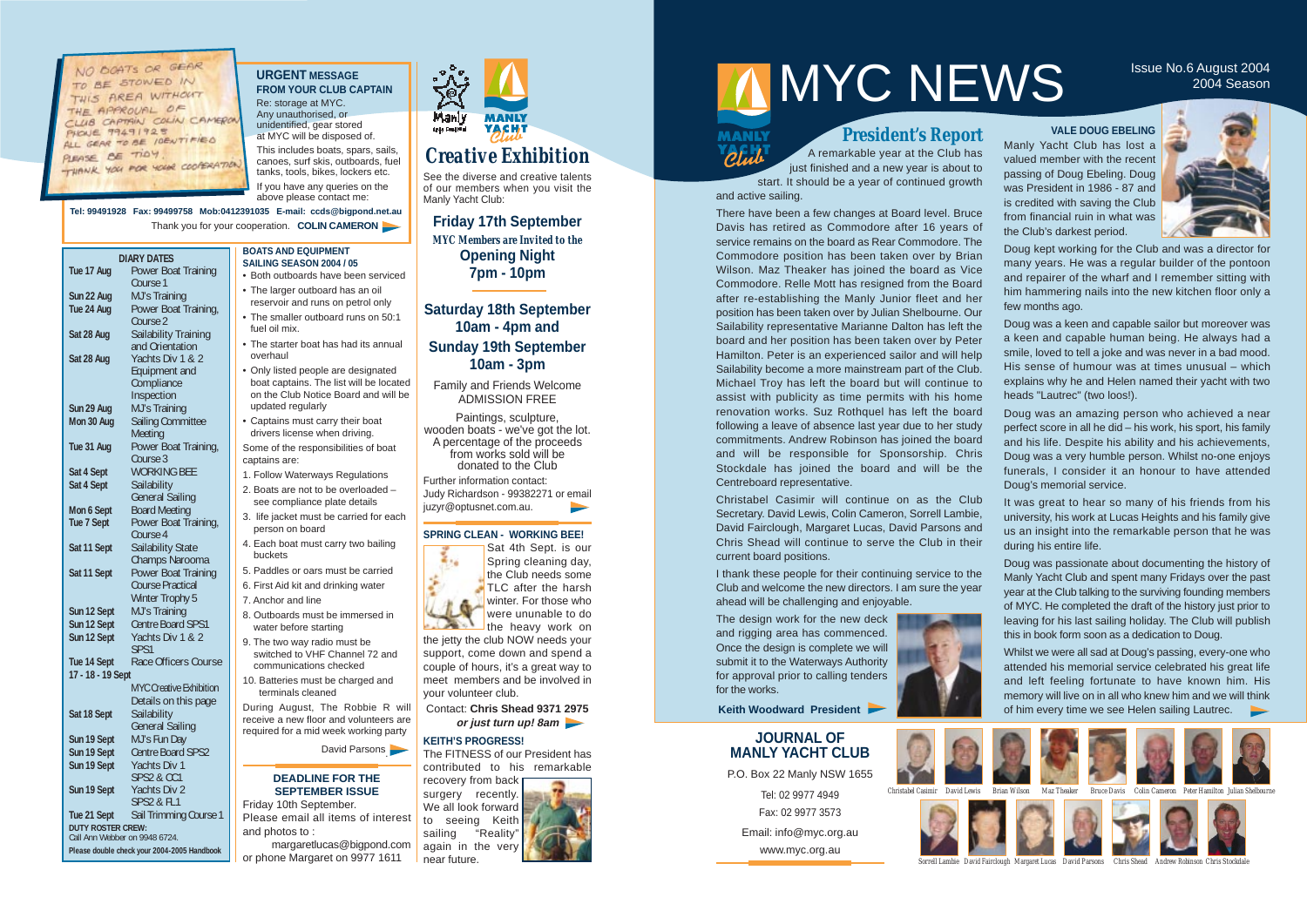**RACING RULES NIGHT** We have to acknowledge that Mark Pryke puts on a good show when he does his presentation of the Racing Rules. Of the forty three people who attended on July 27th there wouldn't have been anyone who left the evening without having picked up a couple of pointers on the rules or how to interpret them. Maybe not familiar with all the rules but just one additional part of a rule makes the evening worthwhile. **THINGS POINTED OUT:**

We must know the **FOUR** basic give way rules of sailing.

### **THEN, SOME BASIC DEFINITIONS.**

- **1.** "KEEPING CLEAR" means boat can alter course in either direction without making contact.
- **2.** "RIGHT OF WAY BOAT" if changing course must allow the "OBLIGATED" boat room, time and opportunity to change course.
- **3**."PROPER COURSE" is the optimum course taken by a boat in the absence of any other boat. When required, a boat should never sail above its proper course.
- **4.** "OVERLAPPED" is when any part of hull, crew or equipment (in their normal positions) overlap either the transom or rudder box of another boat.
- The mast abeam rule went out in 1996.
- **NOW**, at the mark, the two boat lengths rule applies.
- Generally, give way to the inside boat at marks. Inside boat has to be given room to negotiate mark in a seaman like manner.
- Where boat is overlapped at two boat lengths of the mark overlapping

boat has rights.

It was pointed out by Mark that there are, in the Rules, some grey areas difficult even for a jury to determine on evidence provided. In the washup sailing is a sport to be enjoyed and sportsmanship exhibited. If no advantage is gained and other boats involved in an incident aren't aggrieved maybe it is not worth protesting !

Those who missed this talk missed out on a very entertaining evening.



# **Sailability**

During the Winter we have been doing some maintenance on our boats. We would like to thanks Chris Stockdale, Charlie Powell, Peter Hamilton, Malcolm Lucas, David Moody, Tony Hayman for their very expert help. All the boats are now ready to go, and we are about to start our new season.

This kicks off on August 23rd with a Training and Orientation Day for volunteers, which will be a lot of fun and a very informative day. Sailors from MYC are welcome, as we would like to show everyone how to rig and sail our boats, and how to use the hoist.

During the Winter lay-off, we submitted for a grant for a new hoist, which we were awarded, so hopefully, by the Training and Orientation Day, we will have had this installed, and we will have two hoists in operation: one for use by sailors, the other to facilitate placing the keels in the boats.

Our first Sailing Day for the season will take place on Saturday, 4th September, then on alternate Saturdays, and one Wednesday a month. If there is anyone who could help us, and would like a sail in one of our access dinghies on any of our sailing days, please call Evelyn on 9976.2134 as he is always looking for helpers to get our sailors with disabilities on the water.

**Please call Eli on 9976.2747, or Evelyn on 9976.2134 for more information**.

*Sailing is the fastest growing sport of modern times*

**Manly Juniors**



Now they're easy to administer and not a great deal knowledge required to get it right.

Cold weather and competition from other winter sports commitments has meant there has not been too much MJ sailing over the last couple of months. However, a number of our "old" MJ regulars are now also starting to get involved in other Club activities. Sam Pack & Nicole Donaldson have been braving the cold on Sam 's Flying 11 in the Centreboard series while Angus

McKenzie-Wills and his Dad entered on Sonic. I'm not sure whether Angus was skipper, "crew" or passenger on the Laser but apparently a fun day was had by all.

Fiona McDonald has been learning some new skills helping the Race Officers for the Winter Series which will count towards her Duke of Edinburgh Award and mean we will have an "experienced expert" on race procedures. Fiona, Sam & Nicole will also be doing the Power Boat Training Course this month which will enable them to take on a very useful support role when needed on sailing days in future.

As the weather warms up MJ sailing should be getting back into full swing again and this is the time to start talking to any potential new MJ sailors who might like to join us. Anybody between about 8 and 14 who is interested in sailing and can con an adult into coming with them and helping should be encouraged to come along.

**ROB MCDONALD** 



# **EQUIPMENT COMPLIANCE INSPECTIONS**

# **Saturday 28th August 2004**

Now that winter is nearly a thing of the past, well, for 2004 that is, it is time to get the boat ready for what is heading to be a fabulous spring, summer and autumn on the waters of Sydney Harbour.

## **WHAT WE NEED TO DO.**

To participate in races organised by MYC it is necessary to have at least a Category 7 Compliance Certificate duly completed and signed by one of the Club's equipment auditors. As in previous years a day has been allocated in the Club Program of Events to take place on Saturday 28th August. There will be two venues available, one at the MYC jetty exclusively for Category 7 aspirants and Davis Marina for all categories, especially Categories 3 and 4 necessary for those who will be participating in the ocean races.

### **THE PROCESS.**

No special times will be allocated this year so it will be necessary for boat owners to present their boats at either of the venues between the hours of 9 am and 12 noon on the 28th August.

### **INSPECTION.**

1. Obtain **two** Equipment Compliance forms from the MYC. (these will be mailed out with your 2004/5 handbook).

- 2. Owner or representative carry out initial inspection and sign the appropriate box.
- 3. Then the owner and equipment auditor conduct the inspection together on Saturday 28th
- 4. One copy of the Form for the owner and one copy to be held by MYC.

### **OWNERS RESPONSIBILITY.**

**The safety of the boat and her crew is the sole and inescapable responsibility of the owner. (See Rule 1.02 AYF blue book)** 

### **INSURANCE**

On this year's **Race Entry** form there needs to be filled in details of your boat insurance to make your entry eligible for acceptance.

Your policy must include an amount payable for **Public Liability** of **\$10 million.**

Manly Yacht Club will not accept Compliance Forms that have been self-assessed.

A fee of **\$20** will be levied on members boats not checked on Saturday 28th August.

**Davis Marina is the place to deliver the fire extinguishes 16-19th August**

# **BETADINE - BANDAIDS - PAINKILLERS**

Following the 28th August all the above will have been bought up to date and old. outdated medicaments replaced with new in your first aid kits.

# **What about something slightly more serious?**

# **(at home at play or even sailing)**

Starting 12th October at the MYC we are running a Senior First Aid Course over a four week period for participants to qualify

for the St John's Certificate.

The lovely Debbie will be conducting the Course again this year and so it will be a

lot of fun as well as worthwhile.

There will be a charge for the Course but much less than St John direct.

Contact: Stephen Garmston 9971 0757 if you would like to join and participate in the Course.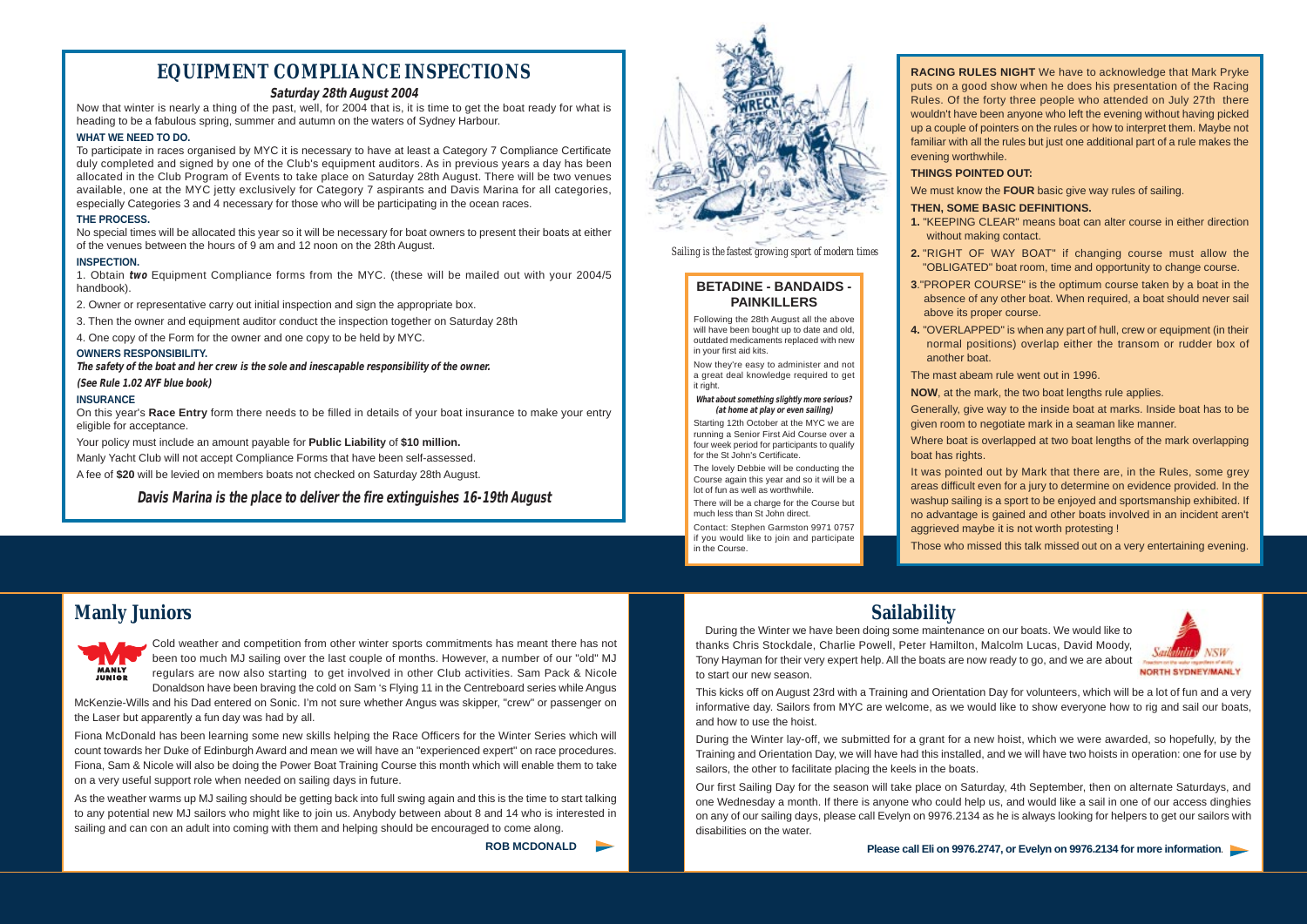**PART 1.** The Centreboard Winter Series is growing in strength each race despite the very challenging weather conditions. With new club centreboard members and the Juniors keen to test their skills on the race course, we are up to 8 boats eager to hit the start line. With only two races left in the series, the prizes are still up for grabs. The race organisers and powerboat crew have all been very understanding and supportive of our mixed ability fleet which has helped encourage the competitors during the series. If only the wind would behave for the next two races and not blow us off the water, we will be able to create some race results.

**PART 2.** Nothing managed to deter the centreboard fleet from taking to the water and racing this winter, until the wind speed gusted over thirty knots. Michael Troy then made a welcome decision to cancel the race and the biggest turn out for the series had to pack away their nine boats. Three mad crew took to the high seas for a quick burn around the bay to prove that they could still do it, before a welcome beer on the yacht club balcony. Juniors and new club members have joined in with the racing and proved that fun with companionship on the water and a bit of competitiveness is not a bad way to pass a Sunday afternoon. The start and support boat crew have done a great job to welcome the division and help make the racing work within the club by towing us to the startline when the wind has not been on our side and postponing the five minute gun until all centreboards had arrived in the start area. It may not be the acceptable way to run the National Championships, but it has helped the juniors to rig quicker, oldies to get their act together and the new members to learn the working ways of a friendly, supportive club.

The centreboard division is officially back on the racing calendar in the club handbook as is information for club members of how to access club boats for social sailing or racing. I hope the enthusiasm of the last two racing series continues and we have

a strong fleet by the end of the summer.



*1. 3rd race startline 2. Blue Robinson on Mickey Finn 3. Charlie Mott fighting a club Laser 4. Nicole Donaldson being presented with the "Junior Improvers Trophy"*

**FOR FURTHER DETAILS CONTACT JULES 0401 311665** 

# **THE CENTREBOARD WINTER SERIES**









# **Membership Fees Overdue**

If you have not yet paid your membership fees for 2004-05, please do so as soon as possible. The club depends on your fees to keep the club running. Also if you are not financial you will be ineligible to race in any MYC or other yacht club events and you will not be covered by the Yachting Australia insurance scheme.

This year we are making major investments in the future of the club including the new hardstand and the disabled toilet so we need every dollar. Please support the hard work of the volunteers by getting your cheques in promptly.

If you have lost your invoice or believe you didn't receive one, call me to arrange a replacement.

**DAVID LEWIS TREASURER 9982 9822**



# **"Stainless R Us" Winter Series Race 3 , 4 & 5**

**RACE 3** greeted us with better sailing conditions, after race one's drifter, and race twos low temperatures, the third race saw beautiful blue skies and enough wind to cause havoc with the CYC fleet.

Michael Troy took time off from his house renovations, to skipper Madama Butterfly, and his Laser sailing commitments to start the race with the help of some of Ann's army, Robyn, Richard, Lou, & Lynne, thanks guys.

25 boats started in a fresh westerly and sailed down to Shark Island and the inevitable clash with our old foe the CYC. They have up to 160 boats in their winter fleet and most of them seemed to be rounding their Shark Island mark, gibing, setting spinnakers, rounding up, dropping spinnakers, rounding up, collecting their spinnakers from other boats rigging, on the water, under the water and then for good measure…. rounding up again, all of which made it interesting for many of our fleet to pass through. There was only one retirement and that was Top Odds who may have still been suffering from their previous clash with the CYC.

Again thanks to Ann's army of volunteers for helping on the day, as well as Ivana and the Sprint crew for helping in the kitchen. Any suggestions for changes and improvements for next years series<br>are always welcome. **IAN DENNEWALD** 





The breeze freshened for the return reach home and had many of us asking if the faster boats could actually pull up once over the line and before they hit the beach, luckily they could and all returned safely.

Back at the club the Manyana was awarded line honors in Division 2 ahead of Taken For Granted and Yevanna coming third, while in division 1 the crew of Two Can (with no owners on board) crossed the line first with Sprint IV just tacking before landing in the Corso second, and Cape Fear in third. The randomly drawn mystery yacht and crew prizes were also awarded, but you have to be there to win!

The centerboards had a days practice rigging and de-rigging boats. Unfortunately the race was cancelled due to the strong winds just as they were about to start, 2 hours winter swimming in the harbour didn't really appeal.

**RACE 4** was a great winters day sailing around the harbour, we had light conditions but still enough wind to see all the boats home in time to get back to the club for some drinks and stories long before the sun set.

The only problem with a pleasant days sailing in light conditions is that it gives me very little to say, so I won't.

First over the line was Isea II but unfortunately Matt was a bit early starting so it was Blue Rhino tacking the honors from Carinya IV, and Ayesha in third. Division 1 saw Cape Fear, ahead of Old Habits, and Pacific Breeze in third. Ten Sixty was second over the line but withdrew after the finish, rounding the Cannae mark instead of the Quarantine mark.

The centerboards also had great days sailing with no reported dramas, it is good to have their crews back on the deck and enjoy the post race festivities. Anyone interested in sailing the centerboards should give Jules Lawson a call, a few more boats will make this division stronger and provide Blue Robinson with a bit more competition.

Thanks to Ann & John Webber for filling in at short notice to help start and run the races along with Stephen & Fiona Teudt, Fiona McDonald, Manny, and Robyn.

**RACE 5**Manly Yacht Club again organised near perfect conditions on a lovely Sydney winters day, patchy wind but more than enough to see the fleet home.

Hector, our starter set the short course down to Shark Island, normally a pretty scary prospect as the CYCA fleet lies in ambush behind the island but not this day, we seemed to have the harbour pretty much to ourselves.

As with race 4 the light conditions meant the stories of near misses and imminent disaster were pretty hard to find back at the club.

The centerboard fleet is going from strength to strength. Congratulations to all the sailors who braved the cold water and wintry conditions to support this revived category, hopefully summer will see even more boats on the water.

The division 2 boats were led home by Taken For Granted, with Budgie Smuggler and Eos close behind. Division 1 saw Cape Fear again taking line honors ahead of Cuckoos Nest and Sprint IV.

The series prizes were up for grabs back at the club with a huge crowd there hoping to take away the "Stainless R Us" travel vouchers, the Peppers Anchorage holiday, or the Brookvale Cellars wine.

The first place prize of a \$1,500 travel voucher went to Andrew Miller from Budgie Smuggler, second prize, the Peppers Anchorage holiday was won by Colin Cameron from Bokara, and third prize, the \$300 travel voucher went to John Richardson from Blue Rhino.

The overall series winner and the new "Stainless R Us" Winter Champion is Kevin Boxhall and Cape Fear who despite the constant time penalties managed to pick up two thirds, a second, and two wins in the 5 race series, congratulations to Kevin and his crew.

> *Bokarra Boys, Robert and Iain Cameron, with the MYC fleet strung out behind them....Just the way they like it and to top it off!... Mum & Dad (Sarah & Colin) not loosing any time, taking a couple of delightful days together with their second prize at the Peppers Anchorage holiday.*



**BIG THANKS TO IAN AND ROBYN FOR A FANTASTIC WINTER SERIES** 

**FROM ALL MYC MEMBERS**



*Manny and Hector on the start Boat for race 5*